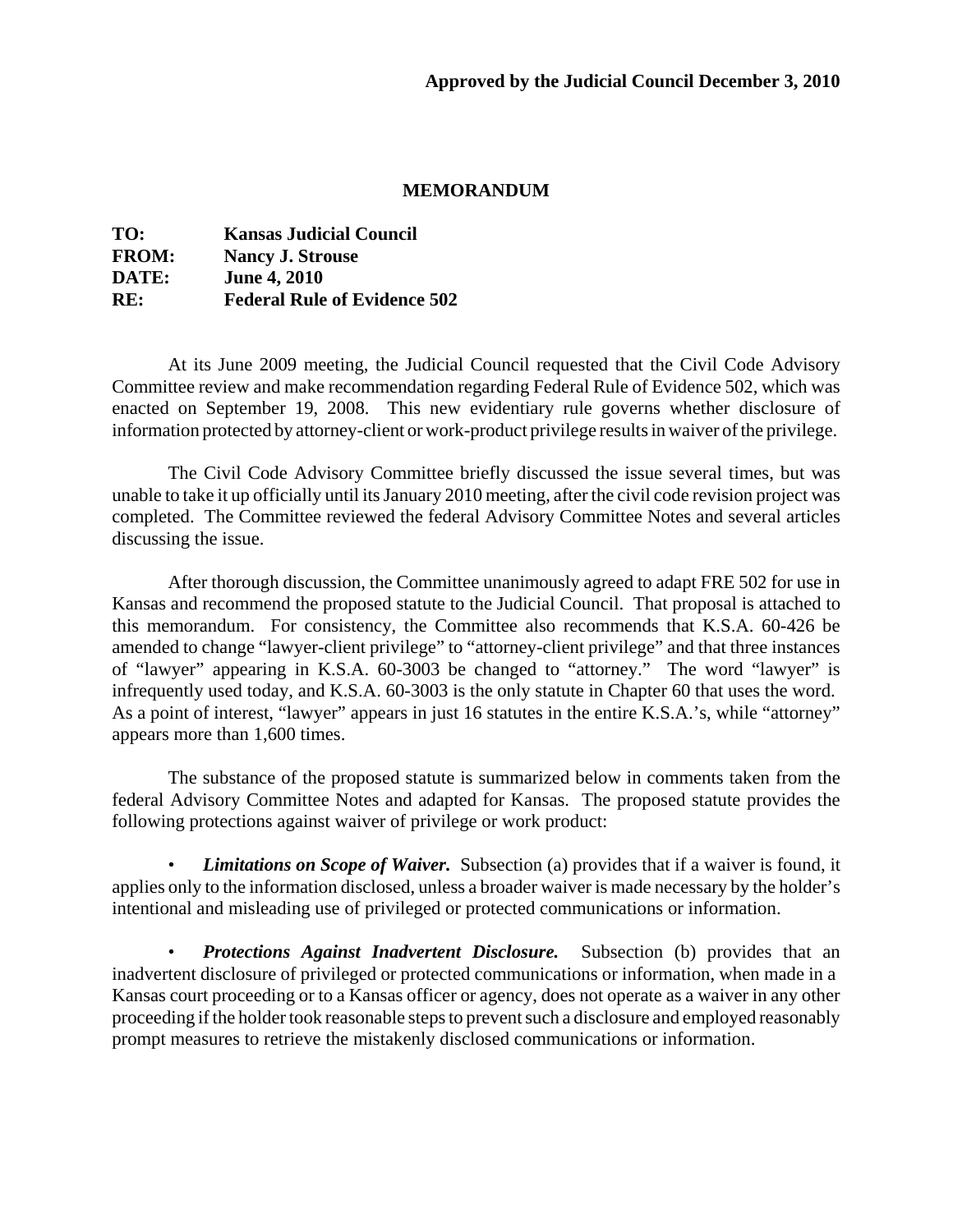• *Effect on Disclosures Made in Non-Kansas Proceedings.* Subdivision (c) provides that if there is a disclosure of privileged or protected communications or information in a non-Kansas proceeding, then admissibility in a subsequent Kansas proceeding is determined by the law that is most protective against waiver.

• *Orders Protecting Privileged Communications Binding on Non-Parties.* Subsection (d) provides that if a Kansas court enters an order providing that a disclosure of privileged or protected communications or information does not constitute a waiver, that order is enforceable against all persons and entities in any other proceeding. This provision allows parties in an action in which such an order is entered to limit their costs of pre-production privilege review.

• *Agreements Protecting Privileged Communications Binding on Parties.* Subsection (e) provides that parties in a Kansas proceeding can enter into a confidentiality agreement providing for mutual protection against waiver in that proceeding. While those agreements bind the signatory parties, they are not binding on non-parties unless incorporated into a court order.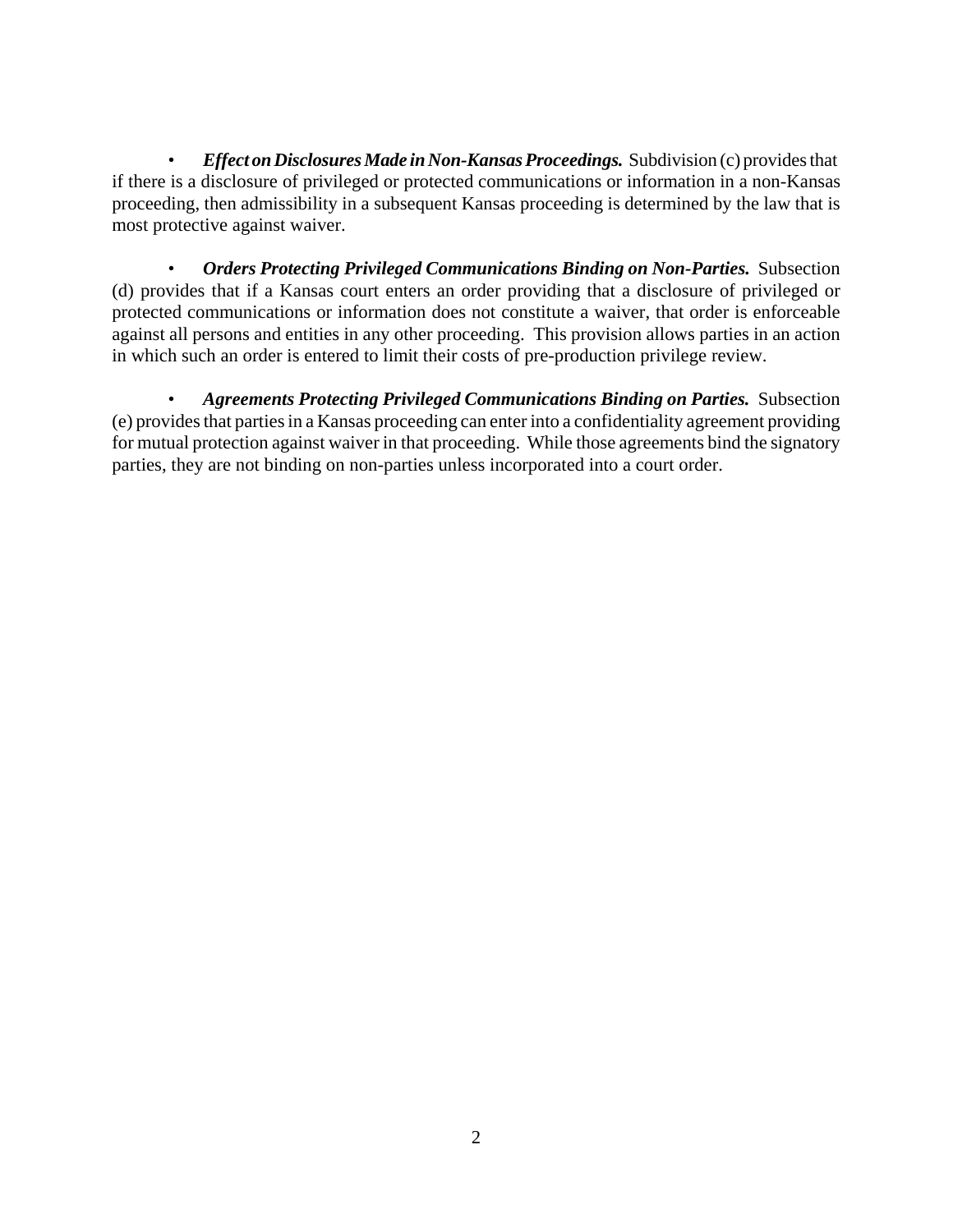## **Proposed New Statute Based on FRE 502**

| 1              | Attorney-client privilege and work product; limitations on waiver.                                      |                                                                                                       |  |
|----------------|---------------------------------------------------------------------------------------------------------|-------------------------------------------------------------------------------------------------------|--|
| $\overline{2}$ | The following provisions apply, in the circumstances set out, to disclosure of a                        |                                                                                                       |  |
| 3              | communication or information covered by the attorney-client privilege or work-product protection.       |                                                                                                       |  |
| $\overline{4}$ | (a) Disclosure made in a Kansas court proceeding or to a Kansas office or agency; scope of a            |                                                                                                       |  |
| 5              | <i>waiver.</i> When the disclosure is made in a Kansas court proceeding or to a Kansas office or agency |                                                                                                       |  |
| 6              | and waives the attorney-client privilege or work-product protection, the waiver extends to an           |                                                                                                       |  |
| 7              | undisclosed communication or information in any proceeding only if:                                     |                                                                                                       |  |
| 8              | (1)                                                                                                     | the waiver is intentional;                                                                            |  |
| 9              | (2)                                                                                                     | the disclosed and undisclosed communications or information concern the same                          |  |
| 10             |                                                                                                         | subject matter; and                                                                                   |  |
| 11             | (3)                                                                                                     | they ought in fairness to be considered together.                                                     |  |
|                |                                                                                                         |                                                                                                       |  |
| 12             | (b) <i>Inadvertent disclosure</i> . When made in a Kansas court proceeding or to a Kansas office or     |                                                                                                       |  |
| 13             | agency, the disclosure does not operate as a waiver in any proceeding if:                               |                                                                                                       |  |
| 14             | (1)                                                                                                     | the disclosure is inadvertent;                                                                        |  |
| 15             | (2)                                                                                                     | the holder of the privilege or protection took reasonable steps to prevent disclosure;                |  |
| 16             |                                                                                                         | and                                                                                                   |  |
| 17             | (3)                                                                                                     | the holder promptly took reasonable steps to rectify the error, including (if applicable)             |  |
| 18             |                                                                                                         | following K.S.A. $60-226(b)(7)(B)$ , and amendments thereto.                                          |  |
|                |                                                                                                         |                                                                                                       |  |
| 19             |                                                                                                         | (c) <i>Disclosure made in a non-Kansas proceeding</i> . When the disclosure is made in a non-Kansas   |  |
| 20             |                                                                                                         | proceeding and is not the subject of a court order concerning waiver, the disclosure does not operate |  |
| 21             | as a waiver in a Kansas proceeding if the disclosure:                                                   |                                                                                                       |  |
| 22             | (1)                                                                                                     | would not be a waiver under this section if it had been made in a Kansas proceeding;                  |  |
| 23             |                                                                                                         | $\overline{\text{or}}$                                                                                |  |
| 24             | (2)                                                                                                     | is not a waiver under the law of the jurisdiction where the disclosure occurred.                      |  |
|                |                                                                                                         |                                                                                                       |  |
| 25             |                                                                                                         | (d) Controlling effect of a court order. A Kansas court may order that the privilege or protection    |  |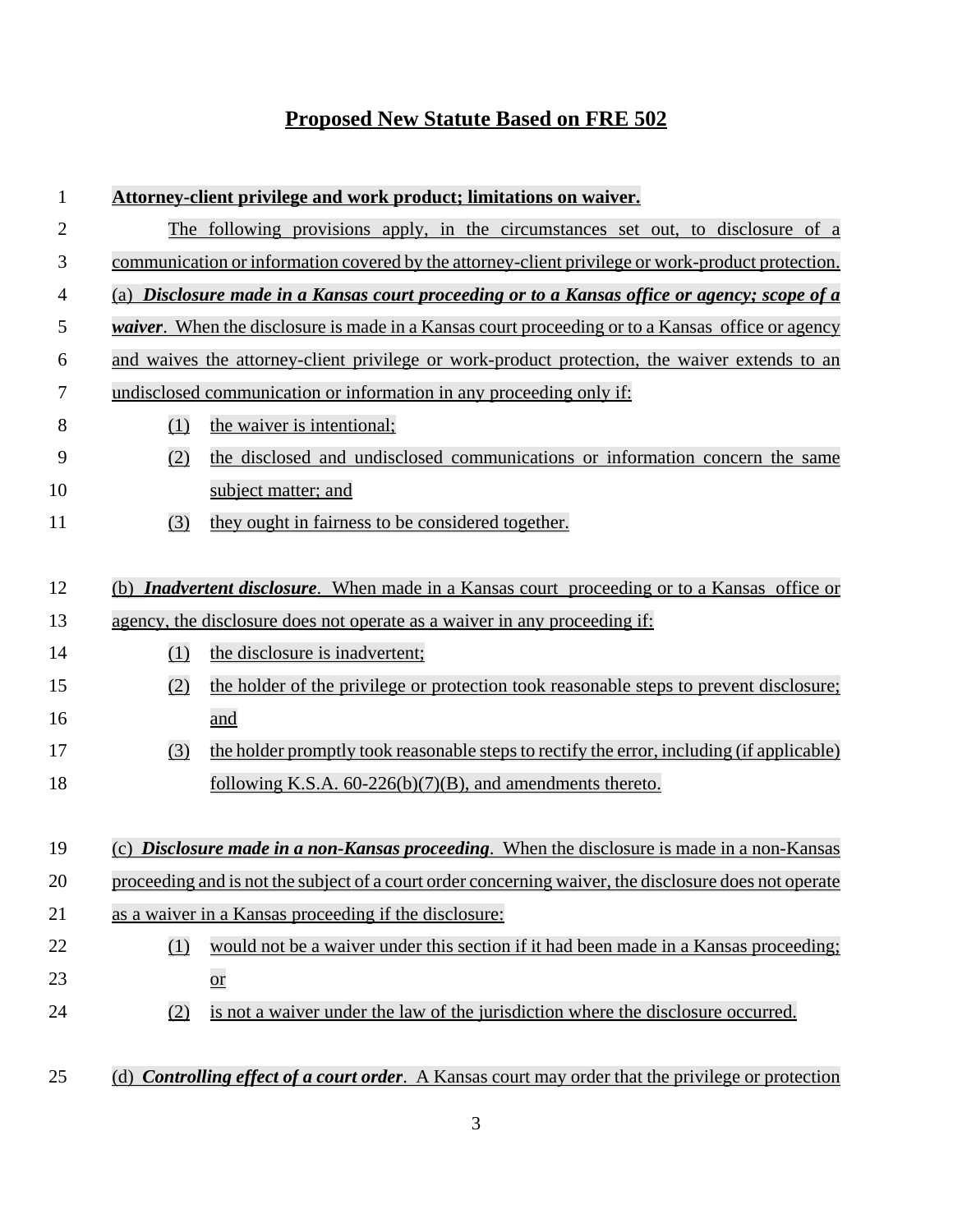| 1  |        | is not waived by disclosure connected with the litigation pending before the court, in which event |
|----|--------|----------------------------------------------------------------------------------------------------|
| 2  |        | the disclosure is also not a waiver in any other proceeding.                                       |
|    |        |                                                                                                    |
| 3  |        | (e) Controlling effect of a party agreement. An agreement on the effect of disclosure in a Kansas  |
| 4  |        | proceeding is binding only on the parties to the agreement, unless it is incorporated into a court |
| 5  | order. |                                                                                                    |
|    |        |                                                                                                    |
| 6  |        | <b>Definitions.</b> In this section:                                                               |
| 7  | (1)    | "attorney-client privilege" means the protection that applicable law provides for                  |
| 8  |        | confidential attorney-client communications; and                                                   |
| 9  | (2)    | "work-product protection" means the protection that applicable law provides for                    |
| 10 |        | tangible material (or its intangible equivalent) prepared in anticipation of litigation or         |
| 11 |        | for trial.                                                                                         |
|    |        |                                                                                                    |

 **60-426. Lawyer-client Attorney-client privilege.** (a) *General rule.* Subject to K.S.A. 60-437, and except as otherwise provided by subsection (b) of this section communications found by the judge 14 to have been between lawyer attorney and his or her client in the course of that relationship and in professional confidence, are privileged, and a client has a privilege (1) if he or she is the witness to 16 refuse to disclose any such communication, and (2) to prevent his or her lawyer attorney from disclosing it, and (3) to prevent any other witness from disclosing such communication if it came 18 to the knowledge of such witness (i) in the course of its transmittal between the client and the lawyer attorney, or (ii) in a manner not reasonably to be anticipated by the client, or (iii) as a result of a 20 breach of the lawyer-client attorney-client relationship. The privilege may be claimed by the client 21 in person or by his or her lawyer attorney, or if an incapacitated person, by either his or her guardian or conservator, or if deceased, by his or her personal representative.

 (b) *Exceptions.* Such privileges shall not extend (1) to a communication if the judge finds that sufficient evidence, aside from the communication, has been introduced to warrant a finding that the legal service was sought or obtained in order to enable or aid the commission or planning of a crime or a tort, or (2) to a communication relevant to an issue between parties all of whom claim through the client, regardless of whether the respective claims are by testate or intestate succession or by